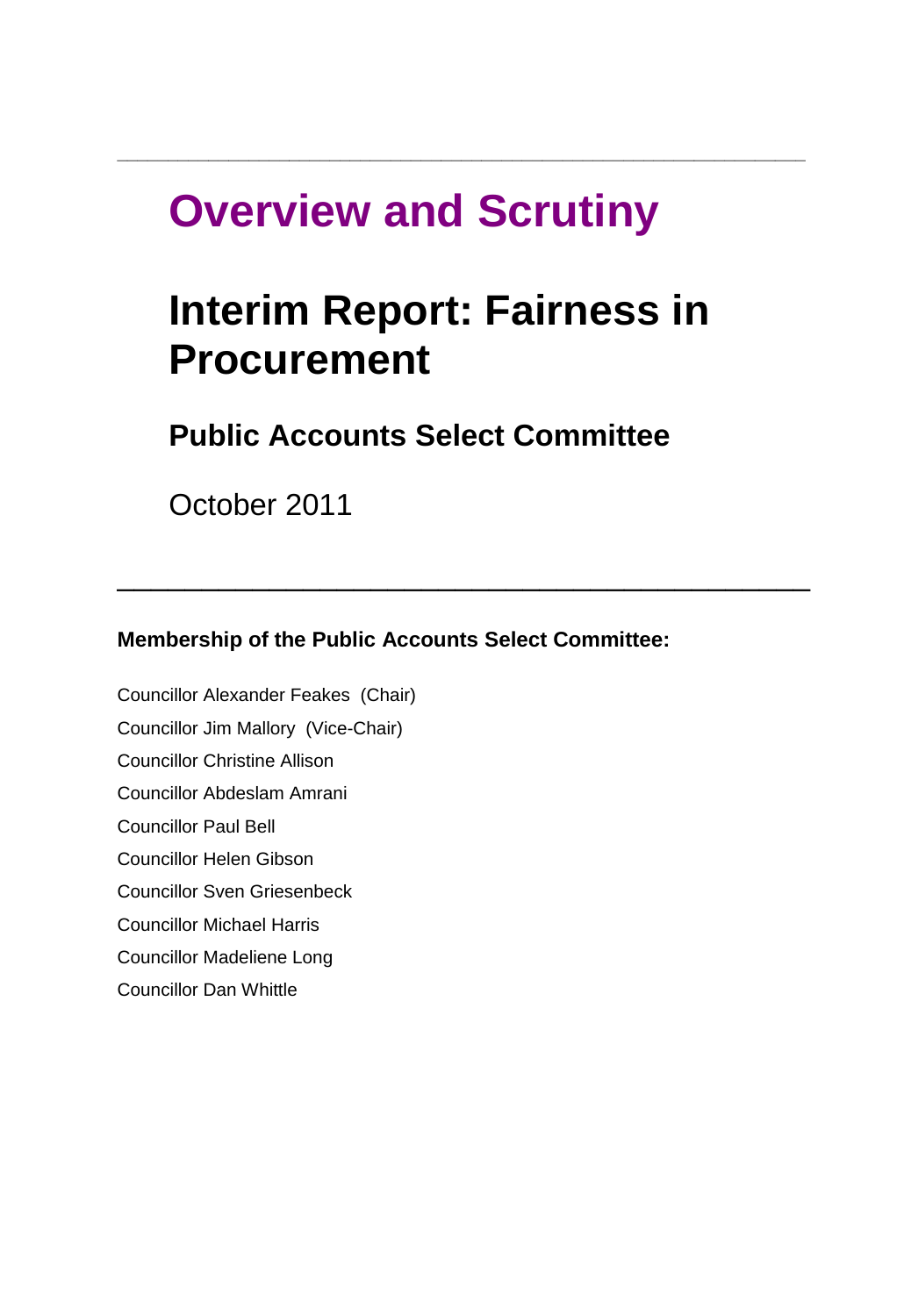# **Contents**

| 1. | <b>Introduction</b>             | 2 |
|----|---------------------------------|---|
| 2. | <b>Background to the review</b> | 2 |
| 3. | Key lines of enquiry            | 3 |
| 4. | <b>Evidence and findings</b>    | 3 |
| 5. | <b>Recommendations</b>          | 9 |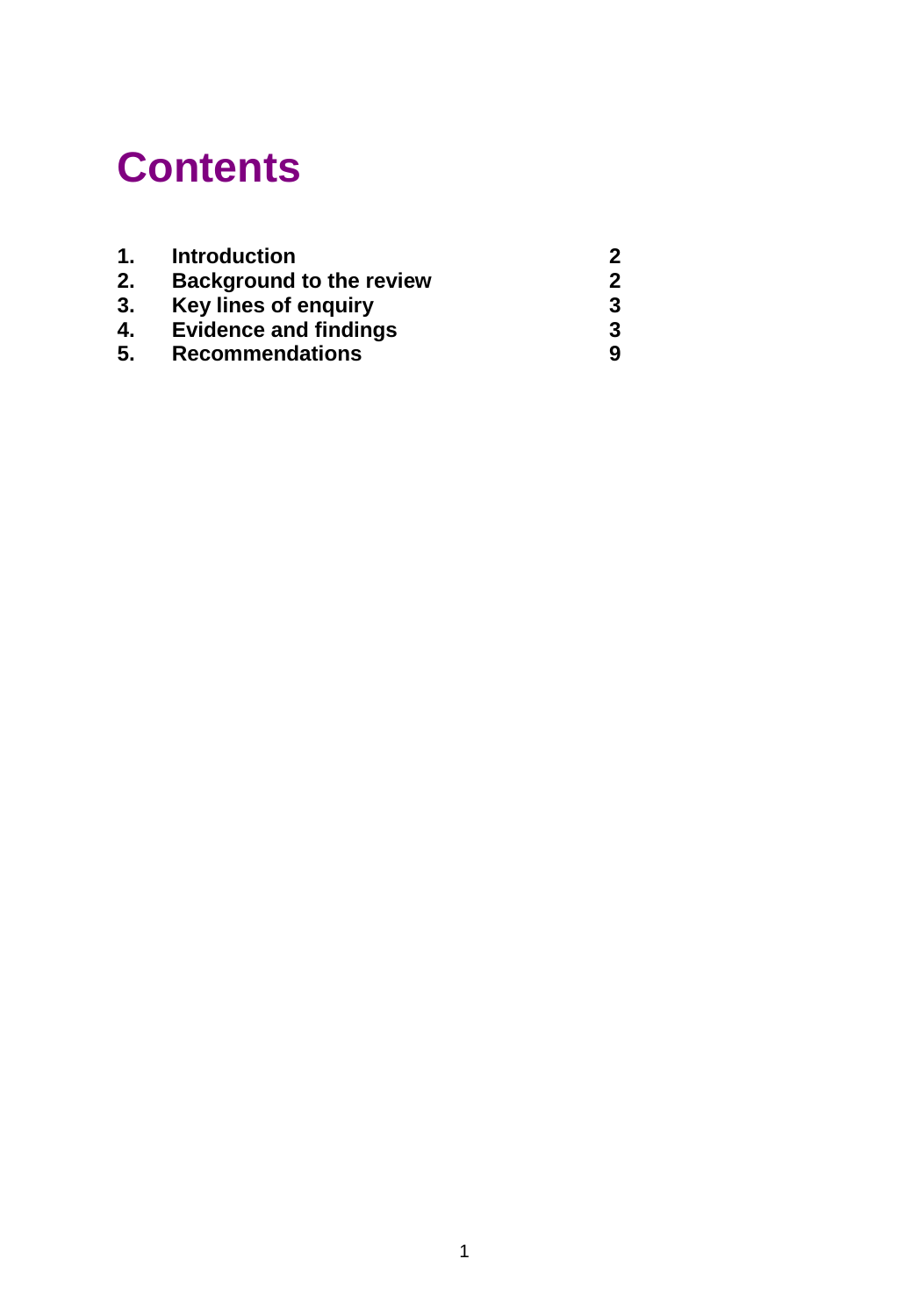## **1. Introduction**

1.1 This interim report presents the findings and recommendations of the Public Accounts Select Committee following an evidence session on fairness in procurement held in July 2011.

### **2. Background to the review**

- 2.1 At a meeting held on 14 June 2011, the Committee considered a scoping report outlining how an in-depth review into fairness might be carried out. The report included some information on Islington"s Fairness Commission, set up in July 2010 to look into how to make that borough a fairer place. The Commission met seven times and produced a final report with 19 recommendations.<sup>1</sup>
- 2.2 Following consideration of the scoping report, and the Islington Fairness Commission report, the Committee agreed to conduct an in-depth review into fairness in the Council"s procurement policies and pay and employment practices.
- 2.3 The Committee also agreed that (a) it did not have sufficient time or capacity to scrutinise fairness in the Council's budget and (b) elements of the work of Islington's Fairness Commission other than the issues it would be scrutinising itself, were also worth considering. The Committee therefore requested that:
	- 1) The Mayor give consideration to whether Lewisham could develop a fairness test, similar to the one developed by the Islington Fairness Commission, to test the fairness of budget proposals and their impact on residents; and consult the public on this issue via the local assemblies.

This request was presented to the Mayor on 13 July 2011.

2) Each Select Committee consider the recommendations made by the Islington Fairness Commission relevant to the remit of their committee and consider whether they might be applicable to Lewisham.

In response to this, officers completed a mapping exercise to identify the links between existing Select Committee work programmes and the recommendations arising from the Islington Fairness Commission. Most of the topics covered by the Islington recommendations mapped to existing Select Committee areas of work. A couple of potential gaps, however, were noted. Each Select Committee received the results of the mapping exercise at their September meeting.

- 2.4 The Committee agreed the following timetable for its review:
	- 14 July 2011 evidence session on procurement  $\bullet$
	- 12 January 2012 evidence session on pay and employment practices
	- 27 March 2012 consideration of any work carried out by other Select Committees and any work carried out on developing a fairness test for the budget
	- First meeting of the 2012/13 municipal year agreement of a final report and recommendations.

<sup>&</sup>lt;u>.</u> See:

http://www.islington.gov.uk/DownloadableDocuments/CouncilandDemocracy/Pdf/fairness\_commission/IFC\_final\_report\_closing [the\\_gap.pdf](http://www.islington.gov.uk/DownloadableDocuments/CouncilandDemocracy/Pdf/fairness_commission/IFC_final_report_closing_the_gap.pdf)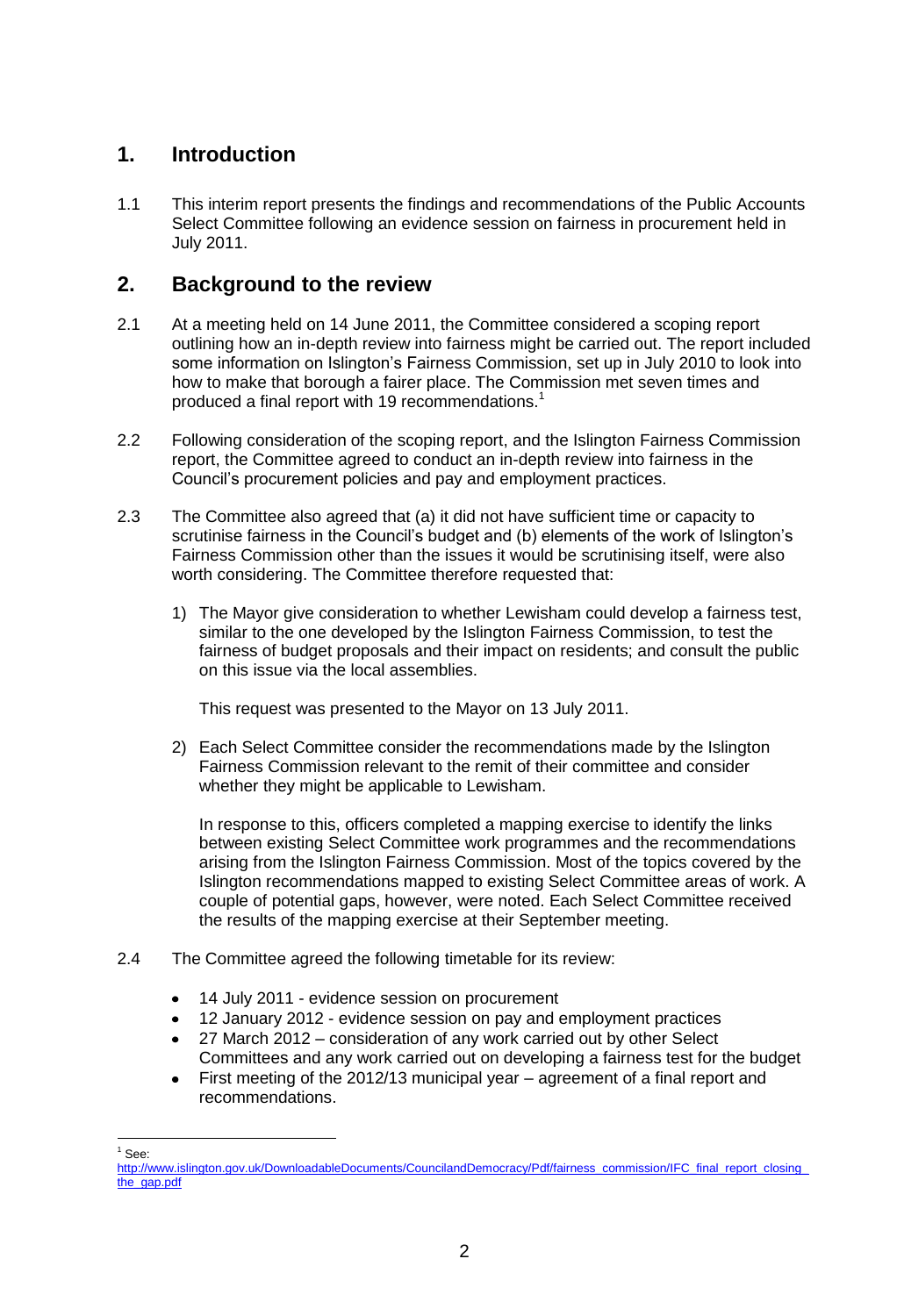2.5 Rather than wait until the new municipal year to present the recommendations on procurement arising from the evidence session held on 14 July, the Committee agreed to produce this interim report.

# **3. Key lines of enquiry**

- 3.1 The Committee agreed that its first evidence session would focus on the Council"s procurement strategy and assess whether any action could be taken to make it fairer. In particular, the Committee would consider whether more could be done to:
	- Procure business from local suppliers; supporting Lewisham businesses  $\bullet$ (especially Small and Medium sized Enterprises); encouraging local trade and production; and ensuring that more of the money spent by the Council stays in Lewisham.
	- Ensure suppliers are socially responsible providing acceptable employee conditions (e.g. pay the London Living Wage, ensure access for people with disabilities, offer internships and apprenticeships, provide family friendly and flexible working arrangements and have fair pay differentials); adhering to Council principles (e.g. Sustainable Community Strategy values); and being publically accountable (e.g. positively engage with the Council"s scrutiny process).
- 3.2 The Committee received a written report on the Council"s procurement policies and heard oral evidence from Andy Murray, Procurement Strategy Manager; and Steve Nelson from the South East London Chamber of Commerce.

## **4. Evidence and findings**

#### **Lewisham's approach to procurement**

- 4.1 Two of the main aims of the Council"s procurement strategy are (a) to ensure that procurement policies and procedures reflect the Council"s vision, values and objectives; and (b) to engage with all elements of the business community including Small and Medium-sized Enterprises (SME"s); Black and Minority Ethnic Enterprises (BME"s), social enterprises and the voluntary sector, to provide Lewisham with a mixed economy of service provision.
- 4.2 The Council actively encourages local small businesses to access opportunities with the Council, other public sector organisations, and large private sector organisations, whilst the Council"s Business Advisory Service has held events such as "How to win business in Lewisham". In 2006 the Council signed the [National Procurement](file:///C:/NR/rdonlyres/1DDF7CCB-FFCD-46EB-AECF-1880861288A8/0/SMEconcordatLBLVersion.pdf)  [Concordat for Small and Medium-sized Enterprises.](file:///C:/NR/rdonlyres/1DDF7CCB-FFCD-46EB-AECF-1880861288A8/0/SMEconcordatLBLVersion.pdf) The Concordat commits the Council to helping small businesses by encouraging a mixed range of suppliers in order to help develop and stimulate a varied and competitive marketplace.

#### **Procurement rules**

4.3 The procurement of supplies and services over £156k and construction works over £3.9m are subject to EU procurement rules. However, the vast majority of the Council"s procurement is under the EU threshold. Regarding lesser value contracts, the Council"s procurement code, as outlined in the constitution, only requires officers to obtain a single quote for contracts under £10k. Contracts under £40k require between three and four quotes; and contracts over £40k but under the EU threshold require an open advert but this could include an advert on the Council"s website.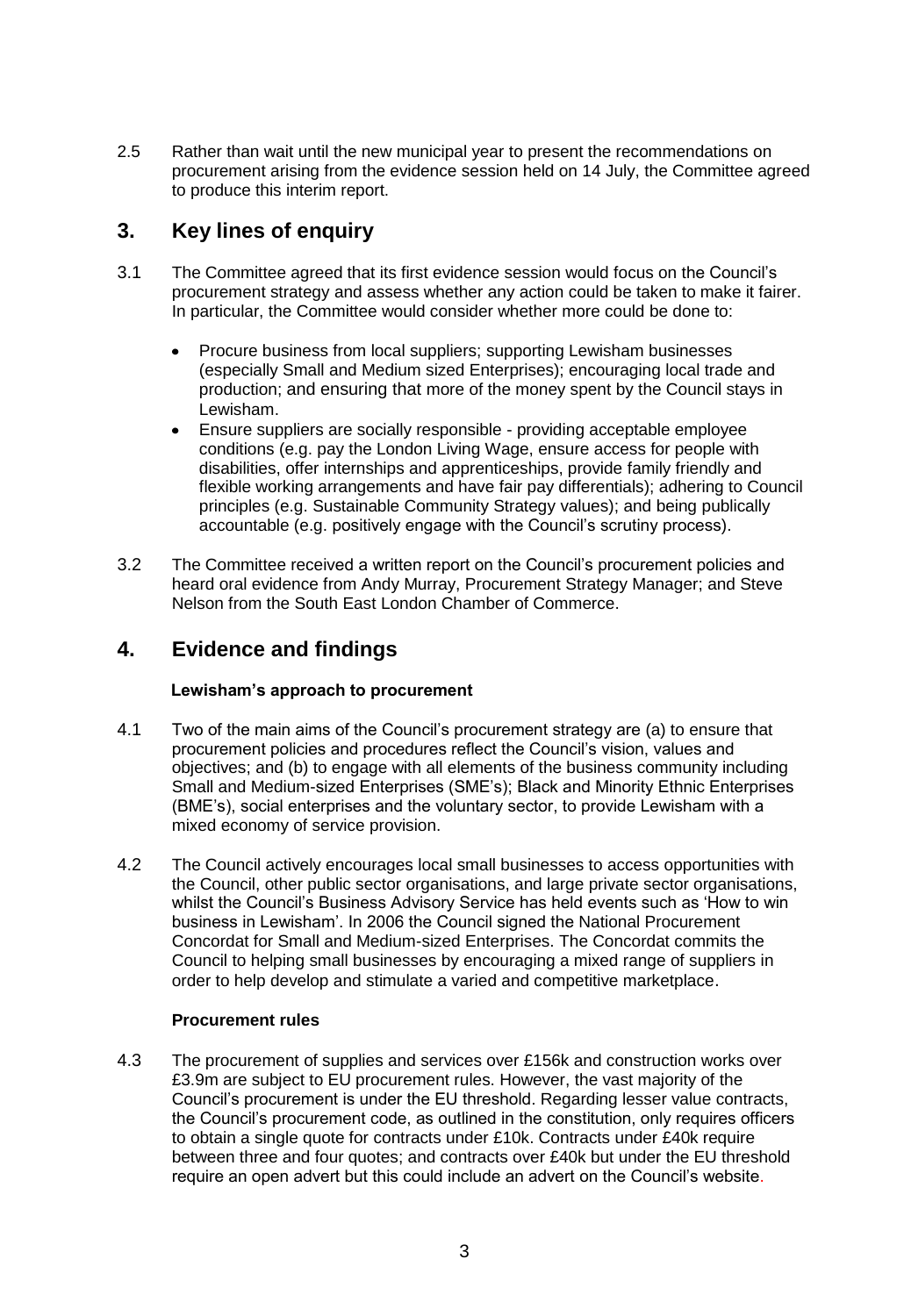4.4 Larger contracts can not be arbitrarily split up to bring them below EU thresholds. However, contracts can be split into smaller contracts if they are clearly distinct, although this can make contract monitoring more difficult. For example, the catering contract has recently been split into three contracts – one for education and one for social care, with sixteen local companies and shops being allocated the hospitality contract.

#### **Social considerations**

4.5 The EU Public Procurement Directive implemented in the UK in January 2006 makes explicit the scope available to public organisations to take social and environmental issues into account at the relevant stages of the procurement process. The Directive allows a contracting authority to use award criteria aiming to meet social requirements, provided such criteria are linked to the subject matter of the contract.

**"In general, any contracting authority is free, when defining the goods or services it intends to buy, to choose to buy goods, services or works which correspond to its concerns as regards social policy including through the use of variants, provided that such choice does not result in restricted access to the contract in question to the detriment of tenderers from other Member States."**

- 4.6 Social considerations can cover a very wide range of issues and fields, including measures to ensure compliance with fundamental rights, with the principle of equality of treatment and non-discrimination; with national legislation and with community directives applicable in the social field. It is important to note that there are certain constraints upon the Council seeking to impose requirements upon Contractors/Service Providers compelling them to use local businesses and/or suppliers in relation to works or services under their contracts with the Council.
- 4.7 Under EU law, the EU principles of non-discrimination prevent public bodies from disadvantaging economic operators within the EU by inserting provisions in contracts which would give an advantage to contractors/providers within their respective Member State. There are also restrictions against breaching the principle set out in the EU Treaty guaranteeing the free movement of workers. This is one of the fundamental freedoms guaranteed by EU Law and it provides for the right to equal treatment in respect of access to employment. There have been a number of cases in the European Court of Justice, and one in recent years involving the UK, which have reinforced the EU requirement that in any procurement of a contract whose value is above the relevant threshold, there should be no provisions which would favour local employment. This does not extend to the offer of apprenticeships and work placements which is recognised under EU Law as being exempt, particularly where there is a social and economic need within the region for such provision to be made in contracts. (See paragraph 4.12 for more information on apprenticeships).
- 4.8 Even where contracts are not subject to the EU Procurement Regime, i.e. where the value is below the relevant threshold or it is an exempt service, there are constraints relating to Best Value under local government legislation (the Local Government Act 1999). Therefore, it is important that any move to require contractors to use local labour, business or supplies does not breach competition regulations or Best Value.
- 4.9 Lewisham"s commitment to equalities extends to all stages of the contract process, from standard evaluation procedures of tenderers to contract clauses and monitoring. The Council expects people working on its behalf to practice equal opportunities. They must be clear about the Council"s position on equality and be aware of the requirements placed upon them to adhere to the Council"s policy. One social aspect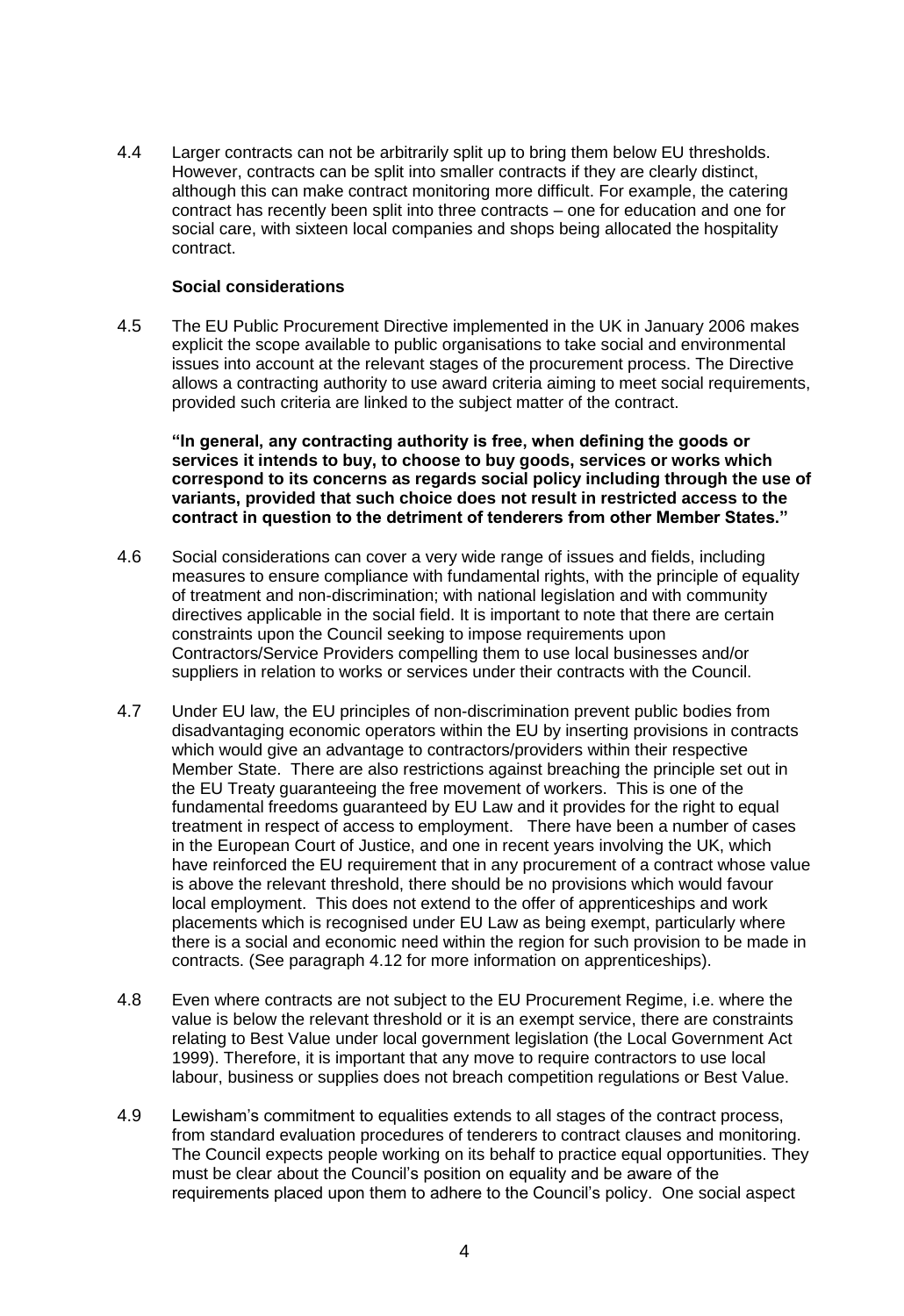of procurement that the Council has decided to champion relates to the London Living Wage (LLW). The Council includes the provision of a LLW in service contracts awarded by the authority to help ensure that the outsourcing of services or contracting with external providers does not drive down the rates of pay for members of staff employed by companies to work on Lewisham contracts.

#### **(a) London Living Wage (LLW)**

- 4.10 Lewisham has used the variant route in relation to the LLW since 2009, when implementing the policy agreed in 2008. The procurement team assess each contract on renewal to decide whether the LLW is an issue in relation to the staff employed to undertake the service. If it is ascertained that staff are paid below the LLW level, then the contract is priced on two levels with/without LLW and the award report gives the Mayor & Cabinet (Contracts) the option to award on the basis of including the LLW.
- 4.11 To date, all contracts where the LLW pricing has been provided, the Mayor has accepted the LLW option. Only in one area has this proved impossible to implement - Residential & Nursing Homes - due to the nature of the contracting arrangements in this area and the fact that Lewisham does not purchase exclusively all the beds in the homes.

#### **(b) Apprenticeships**

- 4.12 Lewisham actively supports the creation of apprenticeships within its own workforce and looks to contracting partners to mirror this commitment. The Youth Task Force leads on this agenda, due to the high number of unemployed young people in the borough. The Task Force"s action plan identifies a number of key procurement points which are attached at Appendix A.
- 4.13 To enable the Council to manage and monitor its contracts with regard to apprenticeships and work placements the following clauses will be included within the contract terms and conditions from September:

*The Contractor [Service Provider] acknowledges that the Council is committed to improving opportunities for young people to obtain work placements and apprenticeships to gain work skills and increase their opportunity of obtaining permanent employment. In pursuance of this commitment, it requires the Contractor [Service Provider] to* 

- *use its best endeavours to provide work placements and apprenticeships for young persons resident within the Borough during the currency of the Agreement and;*
- *comply with, and deliver its obligations under this Agreement in a manner which is consistent with achieving the key performance indicators relating to its arrangements for work placements and apprenticeships as set out in Schedule XX;*
- **assess its performance in relation to this requirement throughout the currency of** *this Agreement and report to the Council on a regular basis, appropriate to the monitoring period for the key performance indicators for this provision (detailing the level of performance against the key performance indicators). Should the Contractor [Service Provider] fail to meet any such key performance indicators in relation to the provision of work placements or apprenticeships, it shall pay to the Council the penalty specified in Schedule XX within 20 business days of written demand by the Council.*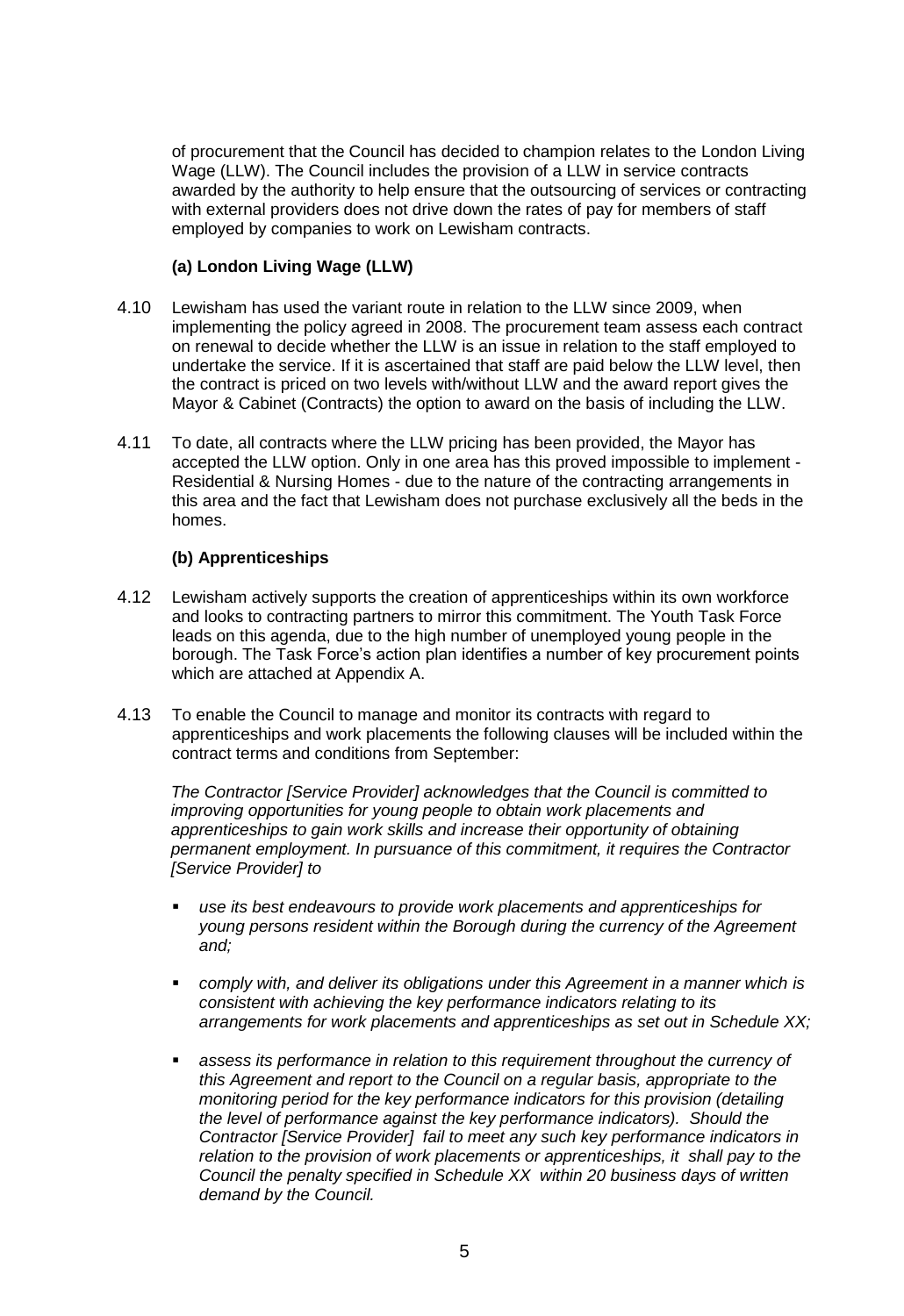- 4.14 When discussing the inclusion of social considerations in contracts, at the evidence session in July, the Committee noted the following key points:
	- Suppliers are happy to pay the London Living Wage (LLW) to employees as the  $\bullet$ Council effectively covers the cost. (New contracts are priced on two levels – with or without LLW – see paragraph 4.10 above).
	- The social considerations included in a contract must be relevant to the nature of the contract. It can be difficult to be very specific in terms of the considerations included - for example, it would only be possible to specify that apprentices must be from Lewisham if Lewisham had a proven record of high youth unemployment. (To get around this, the Council offers to help suppliers find local employees and apprentices to encourage a local workforce).
	- Transport for London (TfL) has a "menu" of social considerations which are incorporated into contracts according to the size of the contract. Whilst Lewisham could investigate implementing something similar, the Council"s contracts are generally not of the same scale, thus limiting the range and quantity of considerations that could be incorporated.
	- "Chasing" contractors on the social consideration aspects of agreed contracts is within the job description of an officer in the economic development team and this role is carried out very effectively. In addition, on the advice of the legal team, a range of clauses have been introduced into contracts enabling better enforcement of social considerations. From September, all Council contracts will be more robust, contract monitoring will be improved and the code of practice will be updated for new suppliers.
	- Procurement officers are working with other councils on standardised contract specifications and joint clienting arrangements.
	- Local authorities need to procure together more, in order to use collective spending power as a lever to introduce more social considerations into contracts.
	- In terms of contract enforcement and penalty options, liquidated damages or payment deductions can be brought into play in the case of non performance. A parent company guarantee can also be requested, although this is only used should a company go bust or a contract terminated.
- 4.15 The Committee suggested that comprehensive legal advice on what can and cannot be incorporated into contracts in terms of social considerations should be sought. For example, advice on whether suppliers can be asked to (a) adhere to a pay differential below a certain ratio (or at least report their pay differential); (b) aim for a 50/50 gender ratio in apprenticeships; (c) recognise relevant staff unions; and (d) reach a particular minimum level of Continuing Professional Development (CPD) for their workforce and invest the Skills for Care and Development (SCD) recommended minimum percentage for investment in training. If it was not legally possible to incorporate such clauses into contracts, the committee felt that the Council should still strongly encourage suppliers to adopt socially responsible practices such as these.

#### **Local Employment and Local Business**

4.16 Lewisham is working to influence its contracting partners by encouraging contractors, suppliers and service providers engaged to work for the Council to show a commitment to the borough, its residents and businesses. Where it is necessary for employees to be recruited to work on Lewisham contracts, contractors, suppliers and service providers must use best endeavours to appoint Lewisham residents. This can be expedited by notifying the Council of job vacancies in advance of general advertisement, so the Council can offer assistance with publicising the role locally.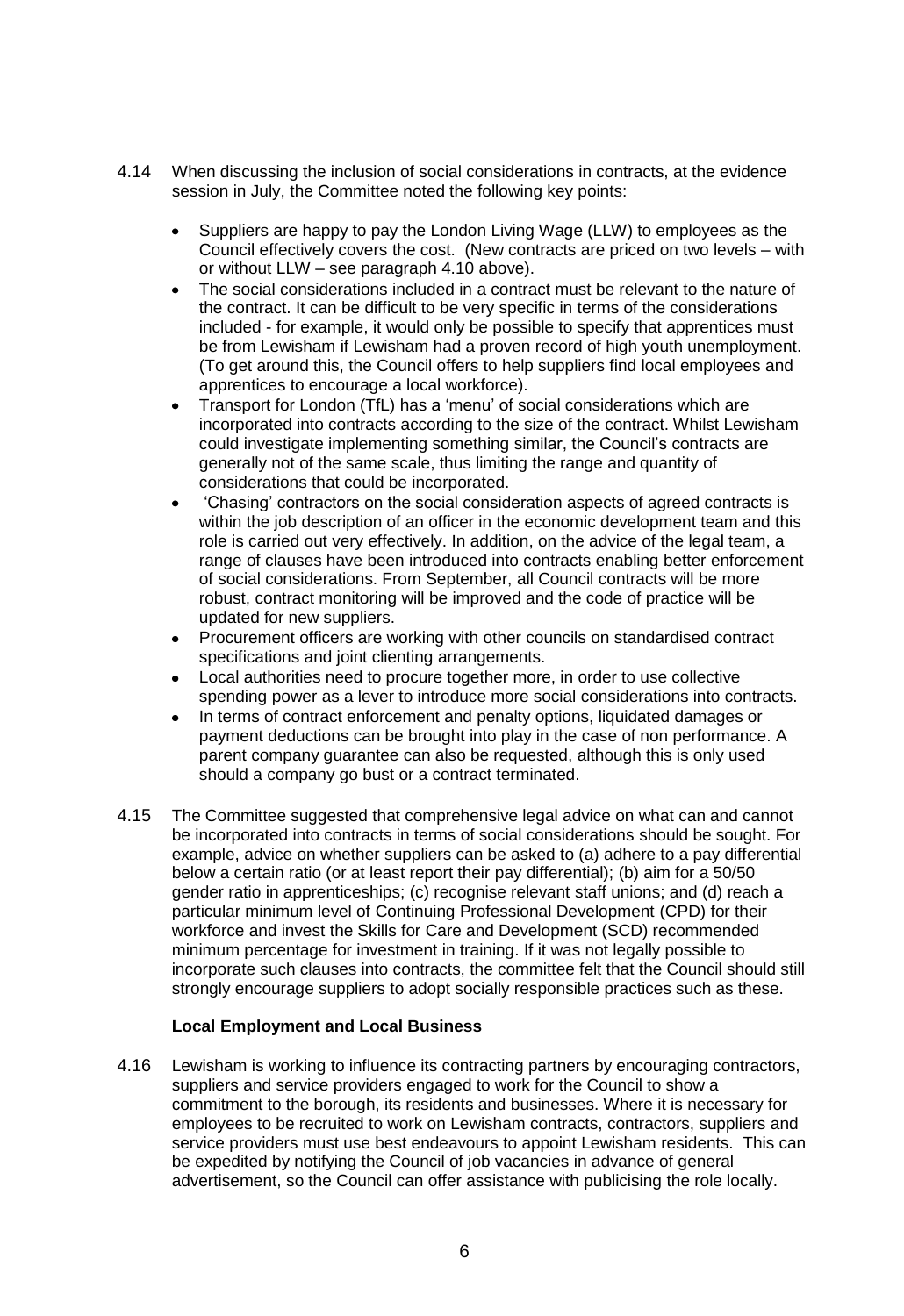- 4.17 Where a part or the whole of the awarded contract is subcontracted, contractors, suppliers and service providers must use best endeavours to appoint a business based in Lewisham borough. Again, this can be expedited by notifying the Council of subcontract work packages available, so the Council can offer assistance with finding suitable local businesses to be included in the tender process.
- 4.18 To enable the Council to manage and monitor its contracts with regard to local employment the following clauses will be included within the contract terms and conditions from September:

*The Contractor [Service Provider] acknowledges the Council's commitment to reducing unemployment within the Borough and to the sustainability of the local economy. In seeking to work with the Council in achieving its objectives the Contractor [Service Provider] agrees that:*

- where it is required to recruit personnel to work on this contract, it shall use its best endeavours to appoint persons resident within the Borough and if this is not possible, to employ persons resident in neighbouring boroughs, subject to those persons meeting the necessary skills required for the post being recruited to; and
- it shall monitor its recruitment of personnel under this Agreement and report to the Council on a regular basis (appropriate to the monitoring periods for the key performance indicators relating to its recruitment policy as set out in Schedule XX) its level of performance against the target set out in the Schedule XX.
- 4.19 In terms of the Council directly contracting with local businesses, the procurement team offers tailored support to small businesses and the community and voluntary sector, providing guidance on tendering procedures and helping make sure local firms and organisations are contract ready. The Council also aims to pay small businesses within ten working days of receiving an invoice, if undisputed.
- 4.20 The *Compete For* portal was designed to enable businesses to compete for contract opportunities linked to the London 2012 Olympic Games and for related contract opportunities with organisations such as TfL, Crossrail and the Metropolitan Police. In terms of encouraging local suppliers to bid for work with local councils, the Greater London Authority (GLA) and all London local authorities are being encouraged to sign up for a *procure4london* portal which allows suppliers access to a single avenue for public procurement opportunities in the capital with standard procedures and policies. It is anticipated that Lewisham will be fully signed up from September and a link to the portal will be included on the Council website.
- 4.21 Steve Nelson from the South East London Chamber of Commerce made the following points to the Committee in relation to increasing procurement from local suppliers:
	- Most businesses in the local area are interested in Council contracts under £40k as they are not large enough to manage bigger contracts.
	- Although contracts under £10k only require one quote, local businesses would really benefit from the opportunity of being asked to quote, so it would be welcome if officers letting contracts under £10k were required to get at least one quote from a Lewisham supplier.
	- One problem with Council contracts is the number of different people letting smaller contracts – ensuring they all receive the same guidance is therefore important.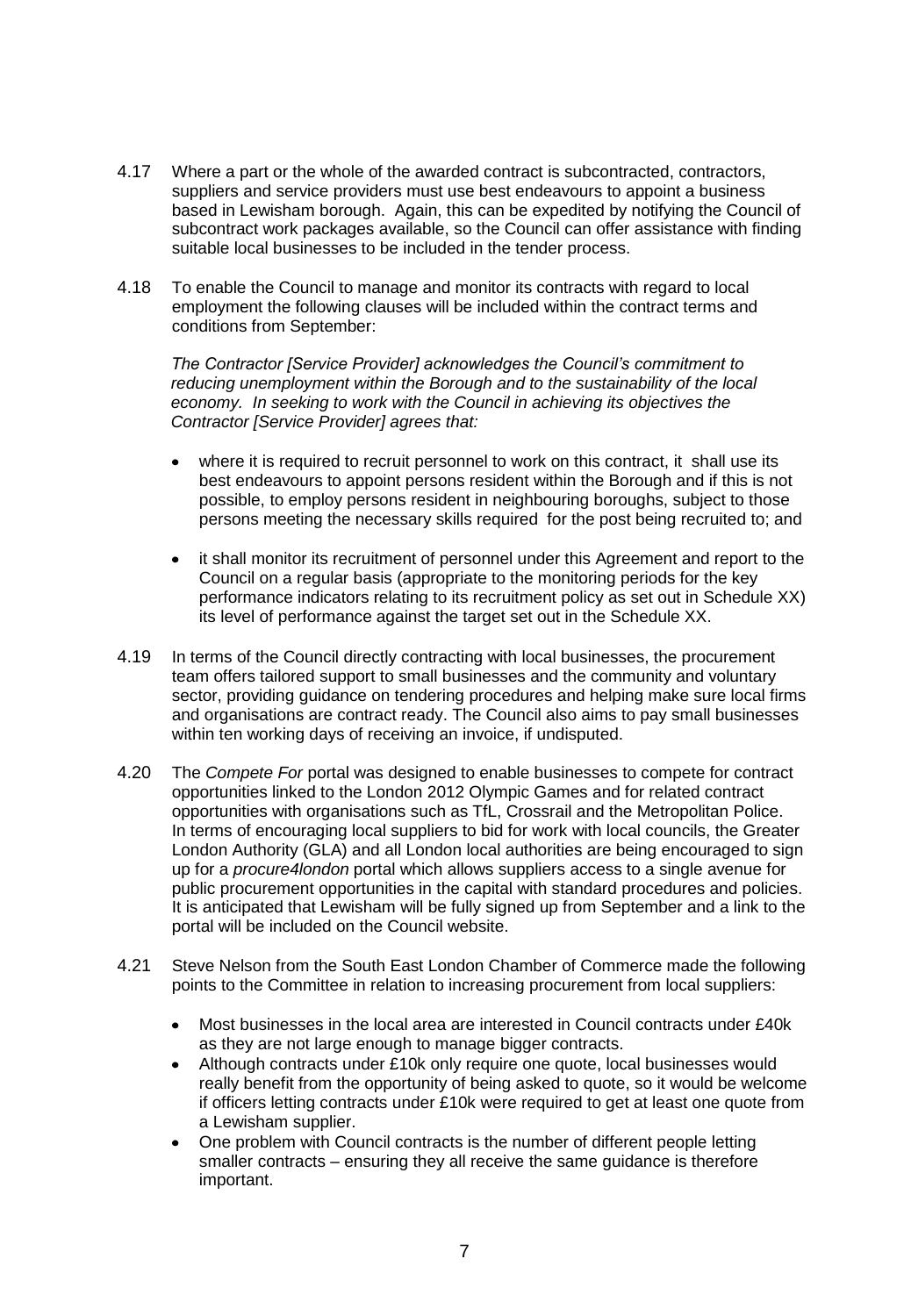- The Chamber keeps a directory of local businesses (accessible on its website) and residents approaching the Council for tradesmen suggestions could be signposted here.
- 4.22 All spend above £500 is made available on the Council website and can be used by local businesses to give them a better idea of the type of Council contracts available. The information is available in csv form (comma separated value file) as well as pdf (portable document format) so can be manipulated and is searchable.
- 4.23 However, there is a tension between encouraging smaller local businesses to tender for manageable contracts; and aggregating contracts (as larger contracts normally meant lower prices).

#### **Procurement data**

4.24 Using data from the last two full financial years the procurement picture in Lewisham is:

|                                | 2009/10      | 2008/09      |
|--------------------------------|--------------|--------------|
| Influenceable Spend            | £307,403,645 | £384,598,652 |
| Nos. of Suppliers              | 4,836        | 9,990        |
| Nos. of Invoices               | 96,431       | 170,793      |
| Average Invoice Value          | £3,187       | £2,251       |
| <b>New Suppliers</b>           | 1,554        | 5,226        |
| Suppliers generating 80% spend | 4.1%         | 4.2%         |

4.25 In terms of spend in 2009/10 the percentage of suppliers that were classified as SME's was 65.84%; local to Lewisham (this category relates to companies whose registered office is within the borough), 14.88% and the voluntary sector, 12.22%.

#### **Localism Bill**

- 4.26 The Localism Bill is part of the Government"s wider Big Society policy initiative, which is geared towards redefining the relationship between the citizen and the state. As part of this, the Government is challenging individuals and communities to do more for themselves. On its part the state offers to play a facilitating role – in particular through the removal of barriers to local participation and engagement.
- 4.27 The Localism Bill was debated in the Commons between December 2010 and May 2011. At Report Stage (following 24 Committee Stage sittings) the Government introduced 234 new clauses and amendments to the Bill. Following a Third Reading, in the Lower House, the Bill moved to the Lords and received its First and Second Readings in June. The Bill is being debated at Committee Stage, and is likely to become law in late autumn. One particular section – community empowerment and the "right to challenge" - impacts on procurement.
- 4.28 Under the Government"s proposals, community & voluntary groups will have the opportunity to express an interest in providing public services and to bid for assets of community value. The provisions also allow for referenda to be called on any local issue subject to a range of conditions. Amongst the various new clauses added to the Bill, the Secretary of State will have the power to provide advice and assistance with regard to the right to challenge and the right to buy.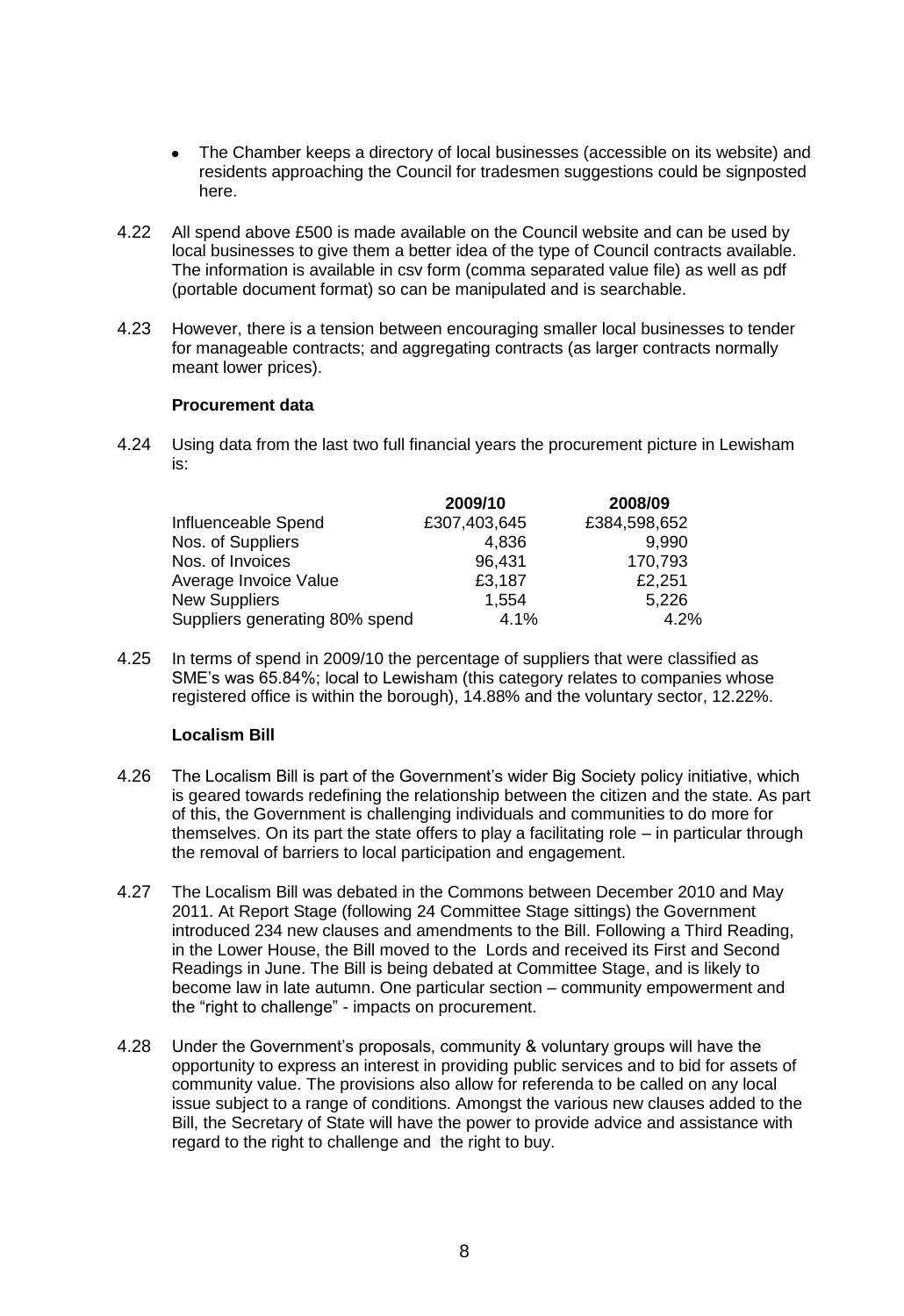- 4.29 A summary of issues that have emerged during the Parliamentary debates are set out below:
	- the risk of service fragmentation particularly if profitable elements of services  $\bullet$ are cherry picked through the right to challenge;
	- the extent to which service users will be engaged as part of the community right to challenge:
	- whether local public services can be protected from those outside the area particularly multi-nationals;
	- legal implications particularly of insider trading and charges of anticompetitiveness from private sector organisations as part of the right to challenge;
	- the potential for assets of community value to be nominated in a way that seeks to frustrate necessary development and infrastructure;
	- the approach to be taken when dealing with assets of community value that straddle borough boundaries;
	- managing anxiety particularly amongst the business community that might be put off from investing in an area if, when they want to dispose of their property, it might be included on a list that could affect its resale value;
	- measures to deal with vexatious nominations or pressure generated by vocal and affluent communities with recourse to lawyers.
- 4.30 Taking on board the above, a sketch of issues that Lewisham may wish to consider in developing its policy framework, is attached at Appendix B.

### **5. Recommendations**

5.1 The Committee would like to make the following recommendations:

#### **Encouraging Local Businesses**

1. **Formal Targets:** The Committee notes that currently only 14.88% of Council suppliers are based in Lewisham but accepts that Lewisham is not a particularly industrial or commercial borough and the Council is limited by the number of companies based in Lewisham. However, the Committee would like officers to set a realistic target for increasing the proportion of its suppliers that are based in Lewisham and a more ambitious target for the percentage of suppliers based in the south east London sub region.

#### 2. **Mandatory quotes from local suppliers:**

(a) The guidance issued on procurement and contained in the constitution should be amended (and re-issued to all staff able to let contracts) to require officers to obtain a quote from at least one local company in respect of all contracts under £40k and over £500, if a local supplier exists. This will include contracts under £10k where, currently, only one quote is required.

(b) In relation to this, the procurement team needs to offer guidance to officers in terms of finding appropriate local companies.

(c) Officers should also be encouraged to offer feedback to Lewisham companies in cases where they have been unsuccessful, so they can improve their chances in respect of future opportunities.

The Committee recommends that the e-procurement tool being developed by the procurement team is used for all Council procurement, including procurement under £10k, and incorporates recommendations (a), (b) and (c) above.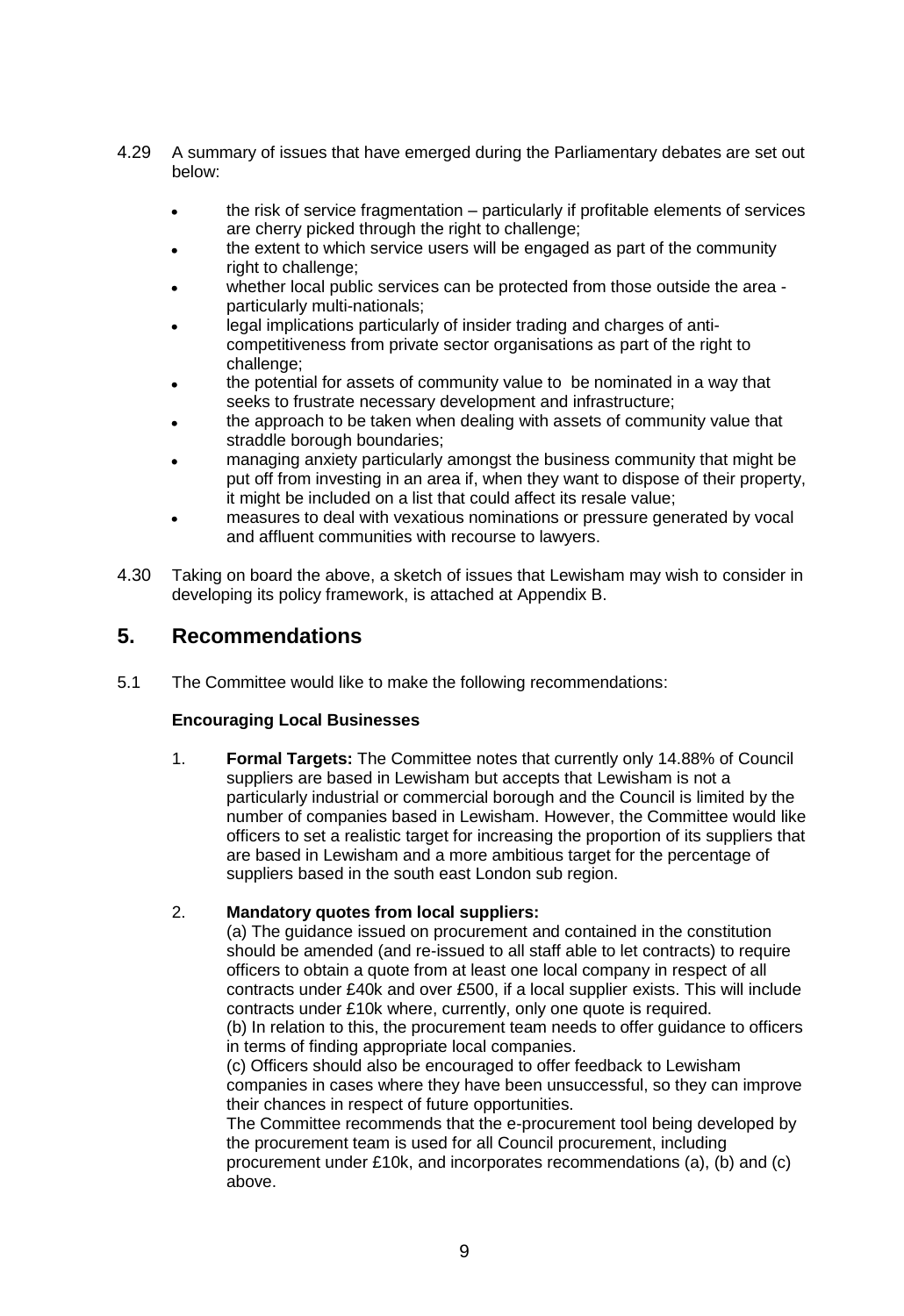- 3. **Procure4london**: The Committee notes that the Greater London Authority (GLA) and all London local authorities are being encouraged to sign up to the *procure4london* portal which allows suppliers access to a single avenue for public procurement opportunities in the capital with standard procedures and policies. The Committee would like to be reassured that Lewisham is fully signed up, that a link to the portal is featured on the Council website and that the portal is actively promoted to local businesses.
- 4. **Data and events**: The Council should consider whether the data available on the website regarding spend above £500 can be made more useful for local businesses, to enable them to get a better idea of the type of Council contracts that are available, who lets these contracts and when they are up for renewal. Officers should also investigate ways of bringing together local businesses with Council buyers, including holding service based events.

#### **Social Considerations in contracts**

- 5. **More social considerations**: Procurement officers should seek comprehensive legal advice on what can and cannot be incorporated into contracts in terms of social considerations. Specifically, advice should be sought on whether suppliers can be asked to (a) adhere to a pay differential below a certain ratio and regularly report their pay differential; (b) aim for a 50/50 gender ratio in apprenticeships; (c) recognise relevant staff unions; and (d) reach a particular minimum level of Continuing Professional Development (CPD) for their workforce and adhere to the Skills for Care and Development (SCD) recommended minimum percentage for investment in training. If not legally possible, the Council should strongly encourage suppliers to adopt socially responsible practices such as these. The Committee would like officers think more creatively about how social considerations can be incorporated into contracts, taking into account legal advice and also best practice from other local authorities and organisations, including TfL.
- 6. **More robust contract monitoring**: The Committee welcomes the fact that from September, all Council contracts will be more robust, contract monitoring will be improved and the code of practice will be updated for new suppliers. Contract monitoring needs to be rigorous across the piece, with robust enforcement and a range of formal targets - and informal targets (around best practice) where it is legally impossible to enforce formal targets. In relation to this, the Committee recommends that new contracts should require the provision of more detailed management information so officers can better monitor how social considerations are adhered to.
- 7. **More joint working**: The Committee is pleased that procurement officers are working with other councils on standardised contract specifications and joint clienting arrangements. This makes it easier for local suppliers to bid for work with local councils, particularly in south and south east London; and also ensures that suppliers do not charge different local authorities different prices for the same services. The Committee would like to see the Council increase joint procurement with other local authorities, so collective spending power can be used as a lever to introduce more social considerations into contracts.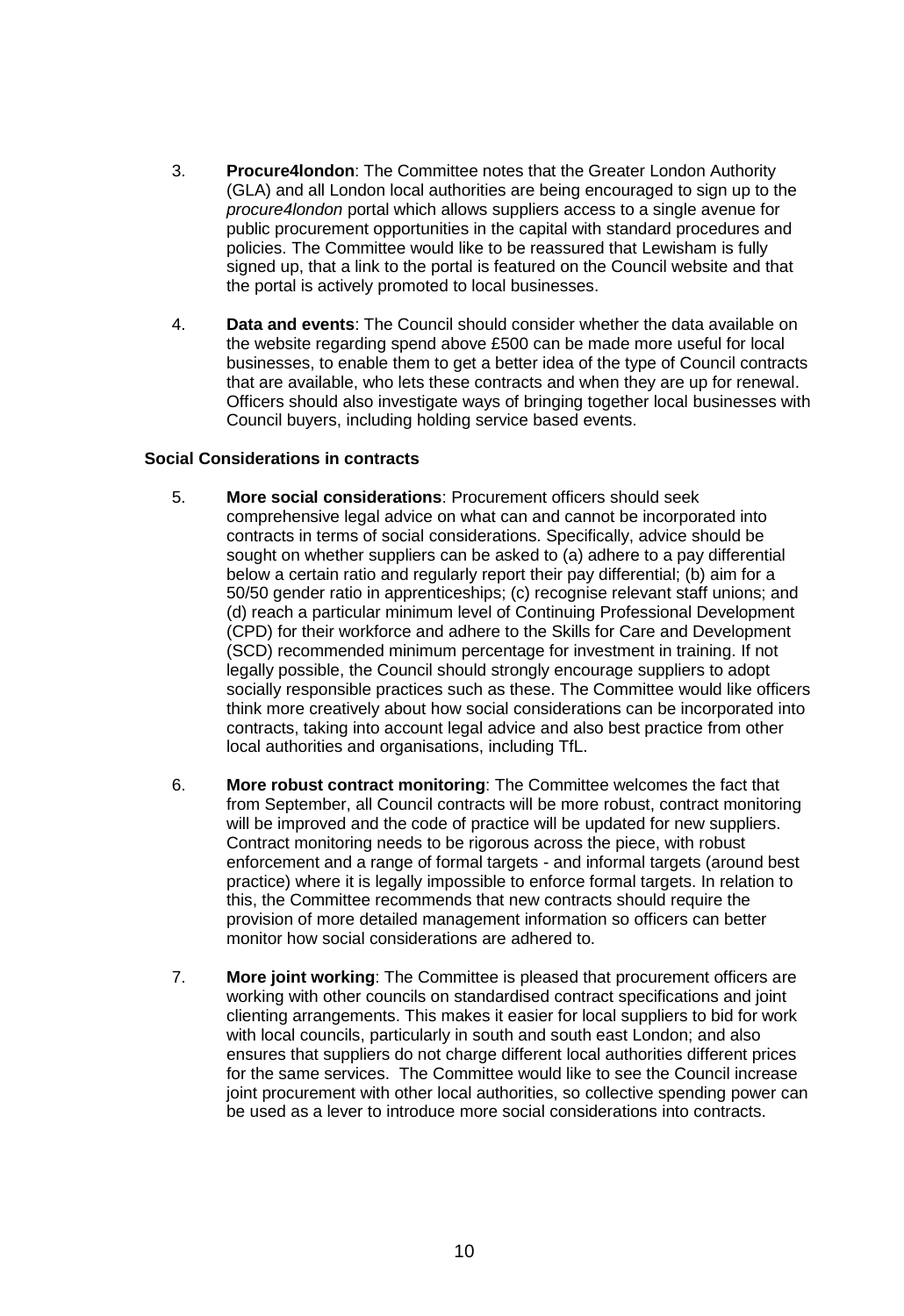#### **Apprenticeships**

Lewisham actively supports the creation of apprenticeships within its own workforce and looks to contracting partners to mirror this commitment. The Youth Task Force leads on this agenda, due to the high number of unemployed young people in the borough. The Task Force"s action plan identifies a number of key procurement points (responses are shown in italics):

**During the re-tender of Council contracts, due consideration be given to the provision of employment for apprentices as well as other opportunities including work experience, work shadowing, etc.**

**Eligible contractors be asked to outline their capacity for the delivery of positions for apprentices and that this should be used as part of the tender evaluation process.**

*The code of practice for contractors, suppliers and service providers will be revised to include a reference to apprenticeships and other associated socially responsible practices. Each procurement project over £1m in value will be reviewed with the objective to include the employment of an apprentice.*

*There will also be included, in all relevant contracts, provisions requiring contractors and service providers to stipulate specifically how they will meet our corporate priorities in relation to apprenticeships and the employment and training of young people.*

#### **The management and development of apprentices should be included in the Council's overall management of its contracts.**

*As part of the management of the relevant contracts, officers will ensure that contractors supply sufficient evidence that they are meeting their contractual commitments. Enforcement of contract conditions will follow the Council's code of practice for contractors, suppliers and service providers, in line with the Council's guidance on best practice for managed contracts. Penalty clauses will be written into relevant contracts to ensure that enforcement can be served for non compliance. Additionally, the Council's website will be used to publish this aspect of contractors' performance.*

*Oversight of the Council's overarching responsibility for all apprentices employed directly by the local authority or through the Council's supply chain will be corporately maintained.* 

#### **The Council's current provision for providing apprentices should be used to support the deployment of apprentices into partner organisations.**

*The Council will promote, encourage and facilitate the placement of apprentices in partner organisations. Officers will meet with partners to ensure that best practice and resources can be shared.*

*Lewisham will offer partner organisations information on the range of support available and any detail of additional and complementary support service that can be provided from within the locality.*

**The Council should consider innovative ways to support apprenticeship opportunities in other organisations including partners in the voluntary and community sector.**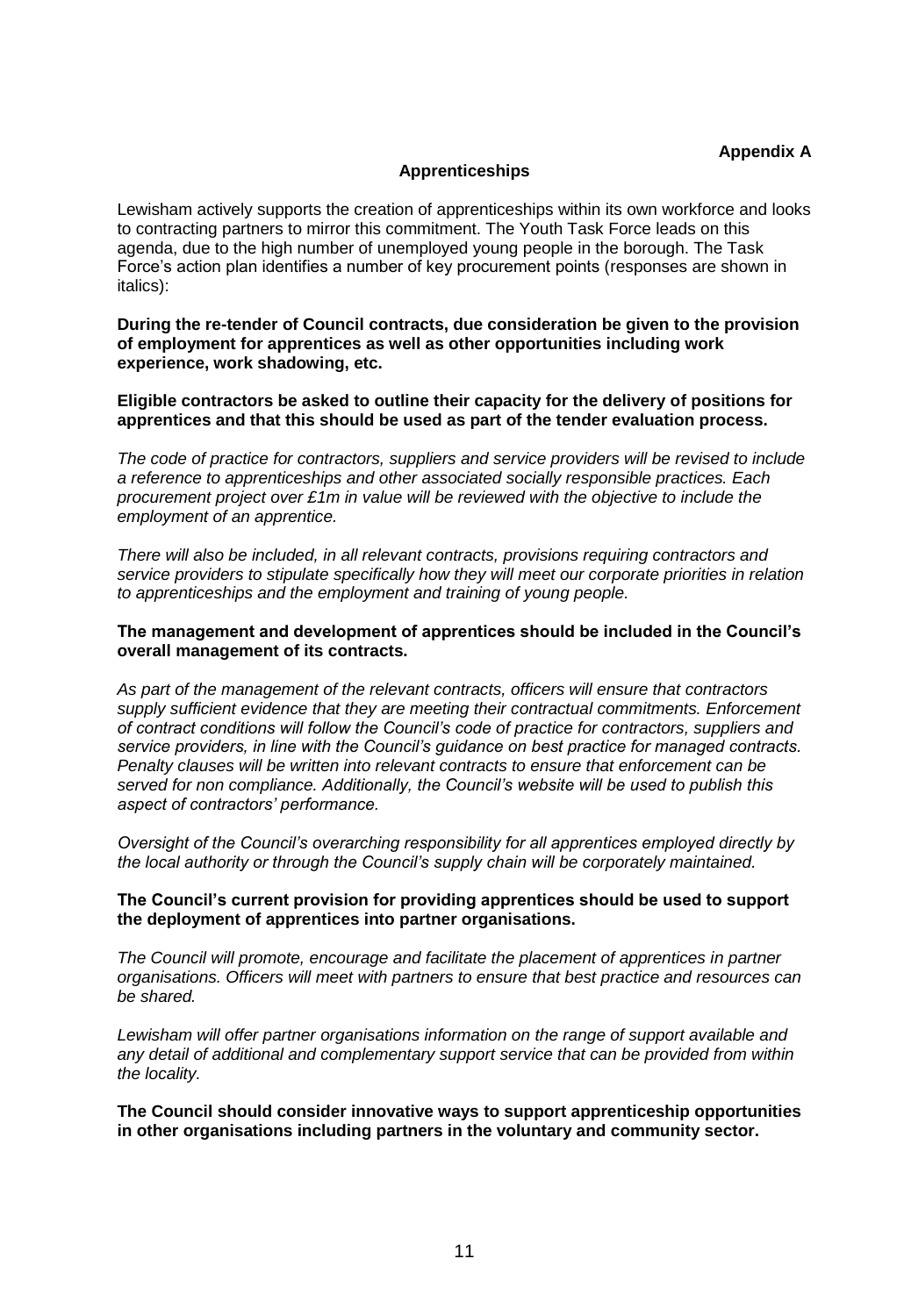*When considering the programme in any one year the Council will work with partners to ensure that the programme involves the creation of opportunities in the voluntary and community sectors*